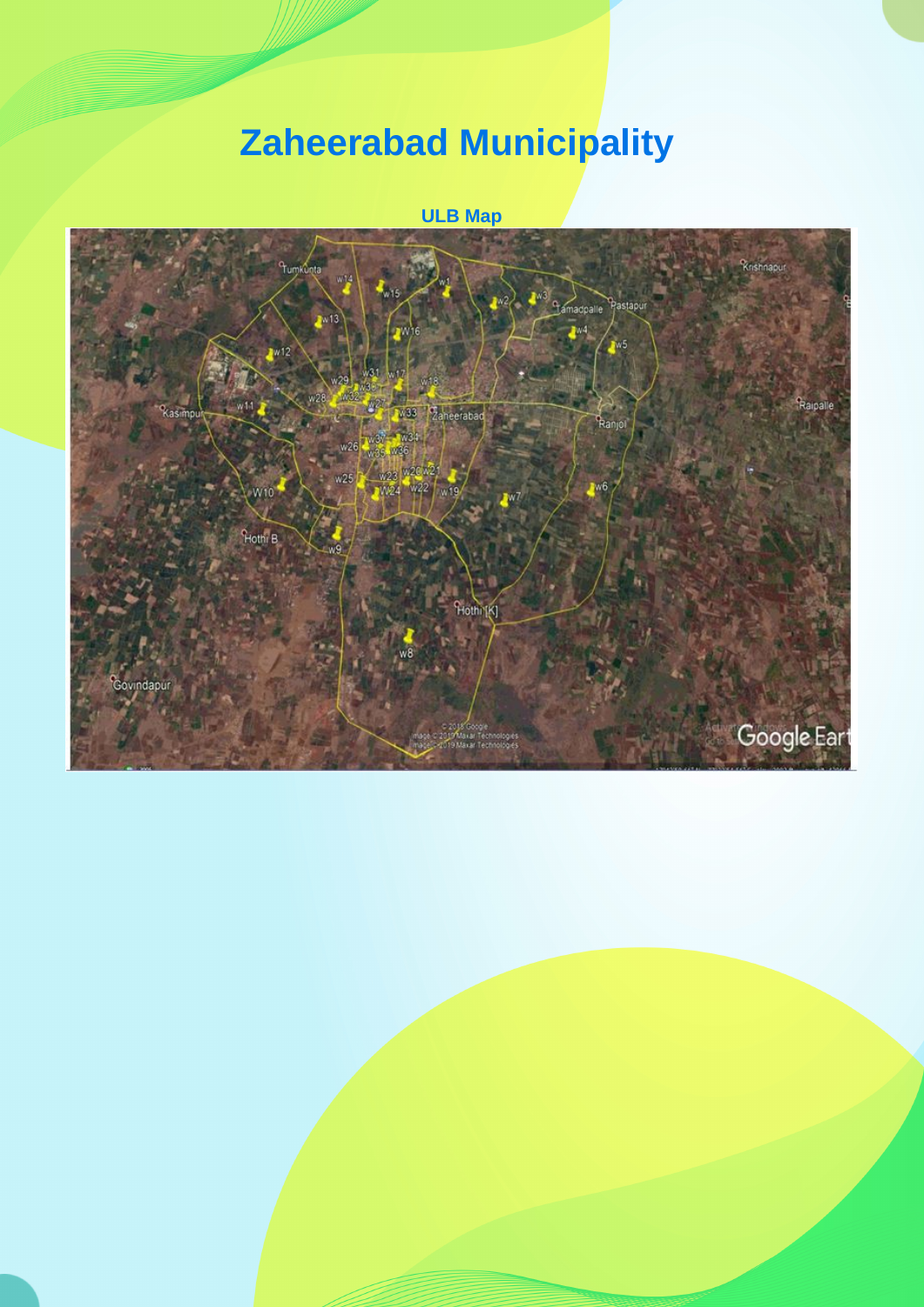| <b>PROFILE</b> |                                                                                                    |  |  |  |  |  |
|----------------|----------------------------------------------------------------------------------------------------|--|--|--|--|--|
| $\mathbf{1}$   | Corporation/Municipality Name Zaheerabad, Dist:Sangareddy                                          |  |  |  |  |  |
| 2              | Date of Constitution 25-01-1953 Extent (Sq.Kms) 64.34                                              |  |  |  |  |  |
| 3              | Population (2011) 90050, Present (estd) 125000                                                     |  |  |  |  |  |
| 3.1            | S.Cs <u>9990</u> , % 11.09 STs <u>497</u> , % 0.55                                                 |  |  |  |  |  |
| 3.2            | Voters 65378 : Male: 33358, Female 32020                                                           |  |  |  |  |  |
| 3.3            | No. of Households 23482                                                                            |  |  |  |  |  |
| 3.4            | No. of wards: 37                                                                                   |  |  |  |  |  |
| 4              | Total no.of ward committee members 0; Youth 0, Senior Citizen 0<br>Women 0 & eminent persons 0     |  |  |  |  |  |
| 5              | No.of SHGs 1427, No. of SHG Members 14028, No. of SLF/ALFs 48 No. of<br>TLFs1, No. of PWD groups 0 |  |  |  |  |  |
| 5.1            | SHG Bank linkage Target (Lakhs) 1303.80, Achievement (Lakhs) 47.50                                 |  |  |  |  |  |
| 5.2            | No. of Street Vendors 5107, Street vendors provided with bank linkage<br>$\Omega$                  |  |  |  |  |  |
| 6              | TOTAL Number of PENSIONS 6920;                                                                     |  |  |  |  |  |
| 6.1            | OAP (Nos). 2205, 6.2. PWD pensions. 692, 6.3. Widow Pensions, 3463                                 |  |  |  |  |  |
| 6.2            | Weavers pensions. 21, 6.5. Toddy tappers pensions. 4                                               |  |  |  |  |  |
| 6.3            | ART(AIDS) pensions: 0, 6.7. Filaria persons Nos. 0                                                 |  |  |  |  |  |
| 6.4            | Financial Assistance to Beedi worker (Nos): 0                                                      |  |  |  |  |  |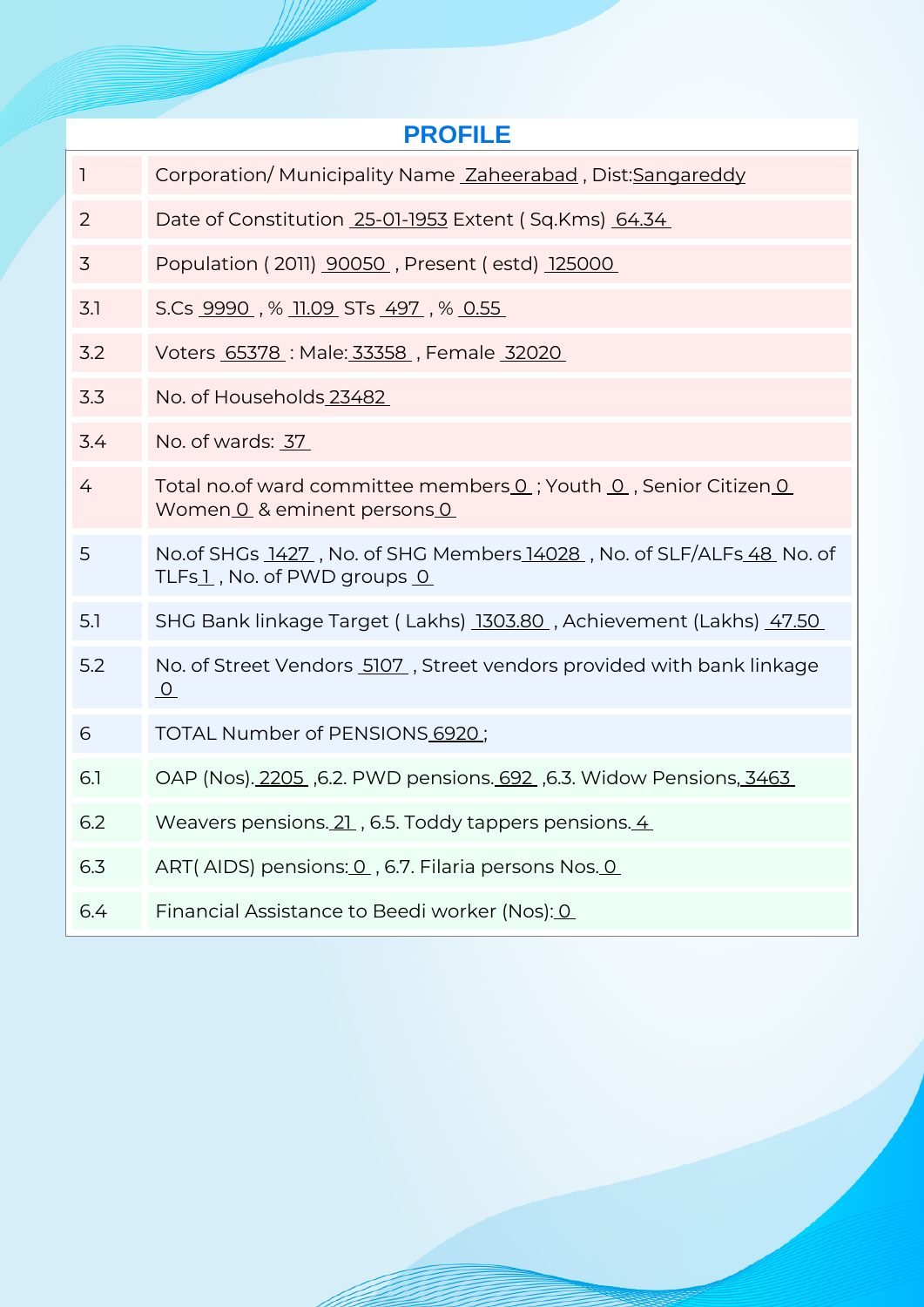| 6.5  | Financial Assistance to single women (Nos) 535                                                                                                                                                  |  |  |  |
|------|-------------------------------------------------------------------------------------------------------------------------------------------------------------------------------------------------|--|--|--|
| 7    | No. of Ration shops 34                                                                                                                                                                          |  |  |  |
| 7.1  | No. of Food Security cards (FSCs): 20494                                                                                                                                                        |  |  |  |
| 8    | Length of roads (in kms): 171.1 CC 115.60, BT 36.80, WBM 0.00,<br>Kachha 18.70                                                                                                                  |  |  |  |
| 9    | Total length of drains (in kms): CC 110.00, Masonary 0.00, Kachha 51.00;<br><b>Total 161</b>                                                                                                    |  |  |  |
| 10   | Source of water supply (specify); Mission Bageeradha                                                                                                                                            |  |  |  |
| 10.1 | Total Length of water supply Distribution network (KMs) 109.00                                                                                                                                  |  |  |  |
| 10.2 | Total demand for water supply per day (MLD) 15.00                                                                                                                                               |  |  |  |
| 10.3 | Present supply of drinking water (MLD) 8.40, No. of water tap connections<br>5326                                                                                                               |  |  |  |
| 10.4 | No. of power bores 421, No. of hand 0                                                                                                                                                           |  |  |  |
| 10.5 | Details of Water Treatment Plants, area, ward No., capacity                                                                                                                                     |  |  |  |
| 11   | Whether having UGD facility (Yes/No) No., Total Length of UGD pipelines<br>(in Kms), _, No. of houses connected to UGD _ Whether having STP or Not<br>$\overline{N}$ , Capacity of STP (In MLD) |  |  |  |
| 12   | Total electrical poles: 8340, Poles having LED street lights 8217 No. of<br>CCMS boxes 148                                                                                                      |  |  |  |
| 13   | No. of Vaikuntadhamams 5, No. of Muslim Burial grounds1, No. of<br>Christian Burial grounds 1 No. of Others 0                                                                                   |  |  |  |
| 14   | No. of Integrated Veg & Non Veg markets Complexes 1, Existing Veg<br>markets 0, Existing Non- Veg arkets 0                                                                                      |  |  |  |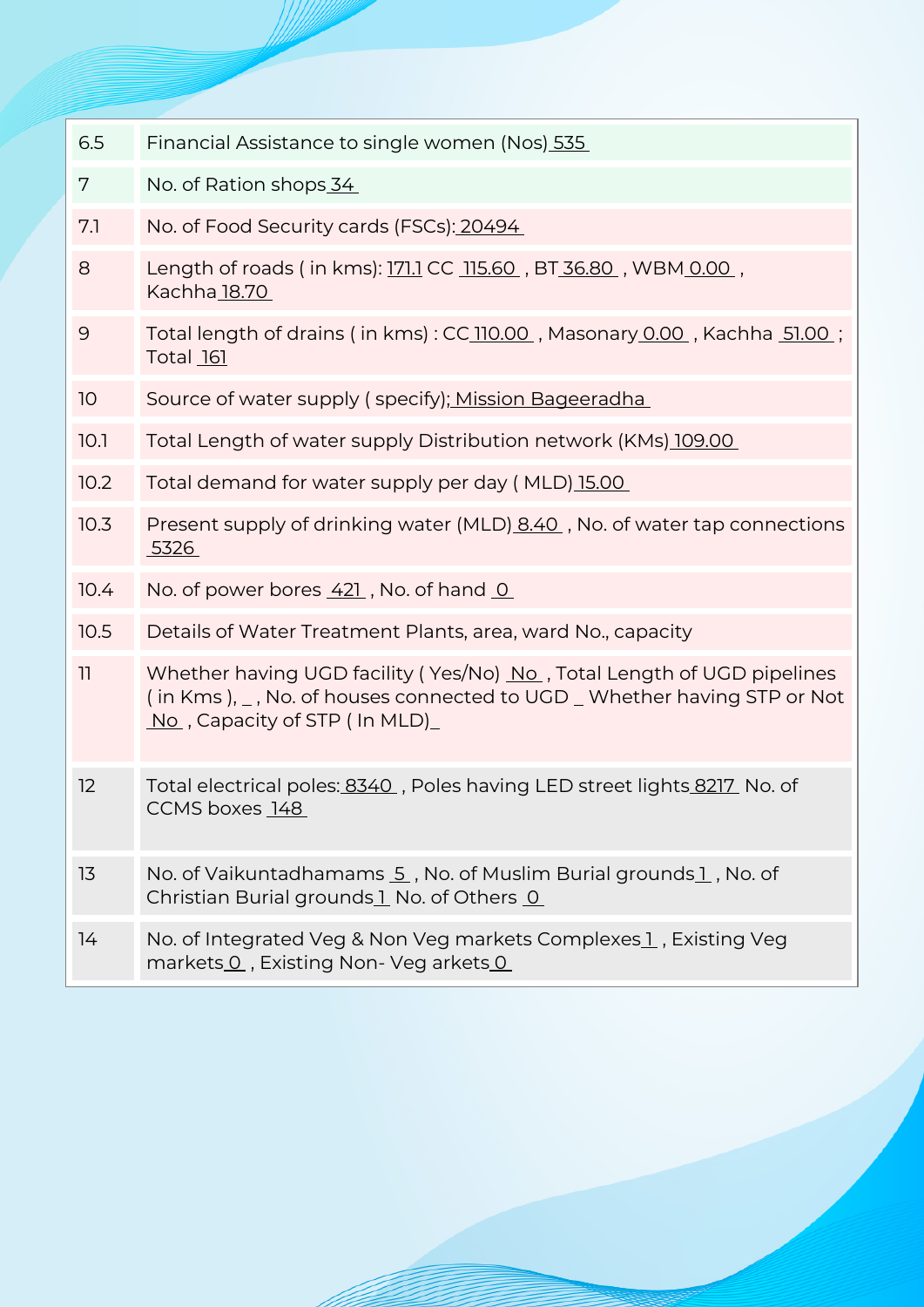| 15   | Total No. of open Gyms: 1                                                                                                                                                                                                                                                            |  |  |  |
|------|--------------------------------------------------------------------------------------------------------------------------------------------------------------------------------------------------------------------------------------------------------------------------------------|--|--|--|
| 16   | Total approved layouts: 58, Total No of Layout open spaces: 69 Extent (<br>in acres <u>) 9533.00</u>                                                                                                                                                                                 |  |  |  |
| 17   | Total No. of Parks 3, Total No. of Play grounds 1                                                                                                                                                                                                                                    |  |  |  |
| 18   | Government Institutions (Nos): 85                                                                                                                                                                                                                                                    |  |  |  |
| 18.1 | Schools 41, Primary Health Centers 1, Area Hospitals 1, District<br>Hospitals 0, Medical Colleges 0, Intermediate Colleges 1,<br>Engineering Colleges 0, Degree Colleges 5, Polytechnic College 1,<br>Universities 0, Research Institutes 0, Others (PI specify) 0, Anganvadis<br>35 |  |  |  |
| 18.2 | Historical monuments (PI specify) no, Places of Tourist attraction (PI<br>specify) no                                                                                                                                                                                                |  |  |  |
| 19   | No. of Water Bodies: 0                                                                                                                                                                                                                                                               |  |  |  |
| 20   | No. of Street Vending Zones: Red Zonel, Green Zonel, Amber Zonel                                                                                                                                                                                                                     |  |  |  |
| 21   | No. of Municipal Complexes 1, No. of shops in Complexes 47                                                                                                                                                                                                                           |  |  |  |
| 22   | Total Community halls 3, No.of Mahila Swashakthi Bhavanalu 1                                                                                                                                                                                                                         |  |  |  |